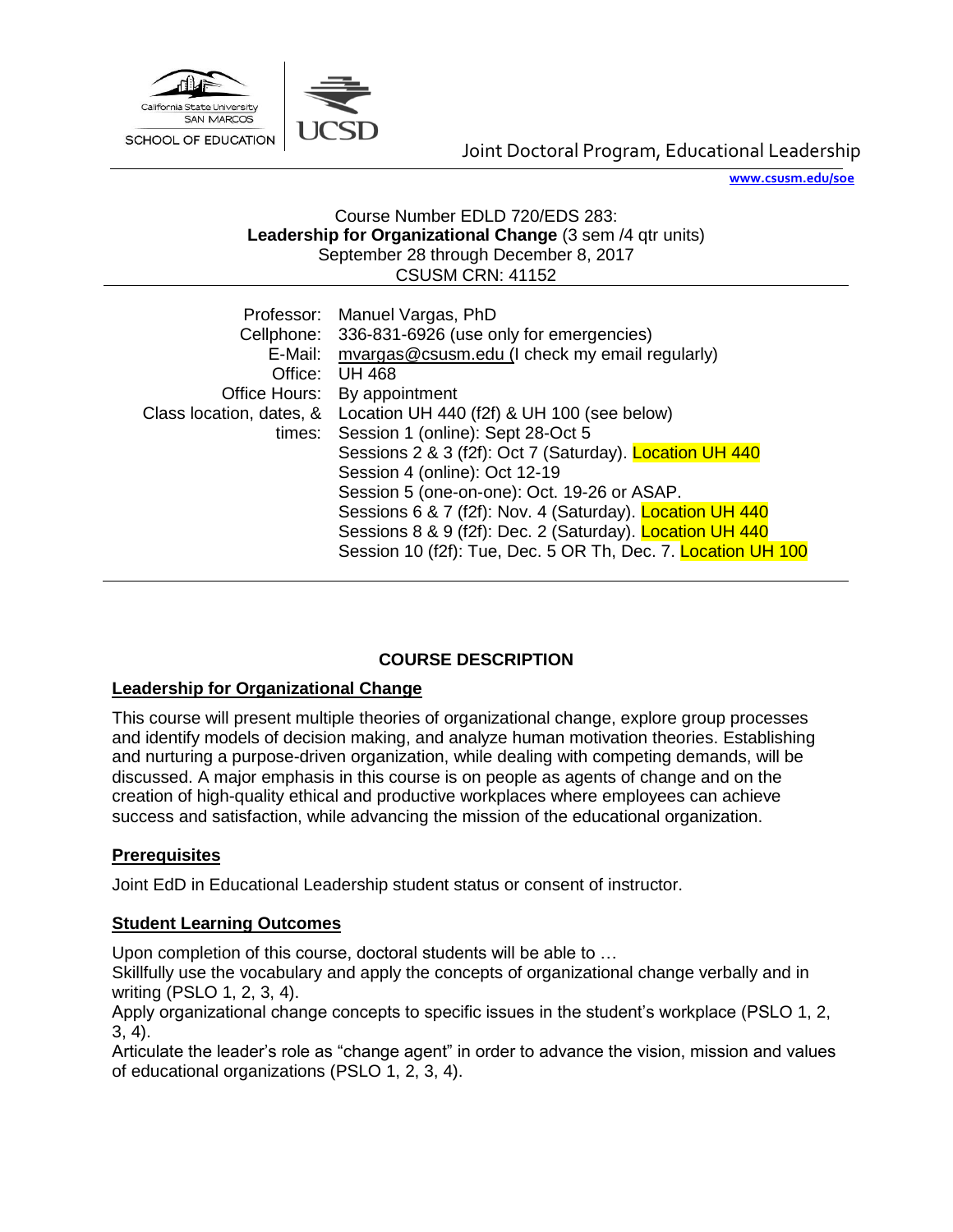# **Program Student Learning Outcomes (PSLOs)**

By the end of the program, doctoral students will be able to …

- 1. Demonstrate and engage in critical analysis around creating and sustaining organizational conditions that promote socially just and equitable learning environments.
- 2. Use evidence-based decision-making.
- 3. Generate and use applied research.
- 4. Demonstrate and apply leadership skills and dispositions that are applicable to positively impact organizational culture and practice.

# **REQUIRED READINGS AND INFORMATION RESOURCES**

- Brafman, O. & Beckstrom, R.A. (2007). *The Starfish and the spider: The unstoppable power of leaderless organizations.* New York, NY: Penguin Books. ISBN 978-1-59184-183-8.
- Fullan, M. (2011). *Change leader: Learning to do what matters most*. San Francisco, CA: Jossey-Bass. ISBN 978-0-470-58213-8.
- Individually chosen (w/ instructor's approval) books related to organizational change and related course topics. See approved reading list at the end of this course syllabus for book choices; first-come-first-pick basis. Secure copy of chosen title on your own.
- Case studies from journal articles (Open access). In Cougar Courses.
- See additional online resources.

[https://www.google.com/search?q=Change+and+leadership&tbm=isch&tbo=u&source=univ&sa](https://www.google.com/search?q=Change+and+leadership&tbm=isch&tbo=u&source=univ&sa=X&ved=0ahUKEwjBqLzi8MHLAhVL3mMKHeo-D0UQsAQIQA&biw=1609&bih=947) [=X&ved=0ahUKEwjBqLzi8MHLAhVL3mMKHeo-D0UQsAQIQA&biw=1609&bih=947](https://www.google.com/search?q=Change+and+leadership&tbm=isch&tbo=u&source=univ&sa=X&ved=0ahUKEwjBqLzi8MHLAhVL3mMKHeo-D0UQsAQIQA&biw=1609&bih=947)

<http://www.nwlink.com/~donclark/leader/leadchg.html>

# **OUR LEARNING COMMUNITY**

The following Community Agreements and Teaching/Learning Philosophy will serve as the foundational principles by which we relate to each other as we learn together. As a community, we can add specifics to these principles as we need.

### **Community Agreements**

- We speak from our own experience
- We are open to hearing others
- We share air time equitably
- We are willing to have our thinking challenged
- We respect confidentiality
- We share experiences that are issue focused, not necessarily who said it or where
- Each of us participates using a "value added" approach by expanding upon ideas, providing examples, and/or expressing a different perspective.

# **GRADING and General Evaluation Rubric**

100-95=A; 94-89=A-/B+; 88-83=B/B-; 82-77=C)

This rubric represents a set of general guidelines that we will use to evaluate your work. As a doctoral candidate, it is critical that you communicate your ideas through multiple formats. The written word is a powerful demonstrator of your knowledge, skills, and dispositions. Therefore, we hold high expectations of your performance and we are committed to providing you with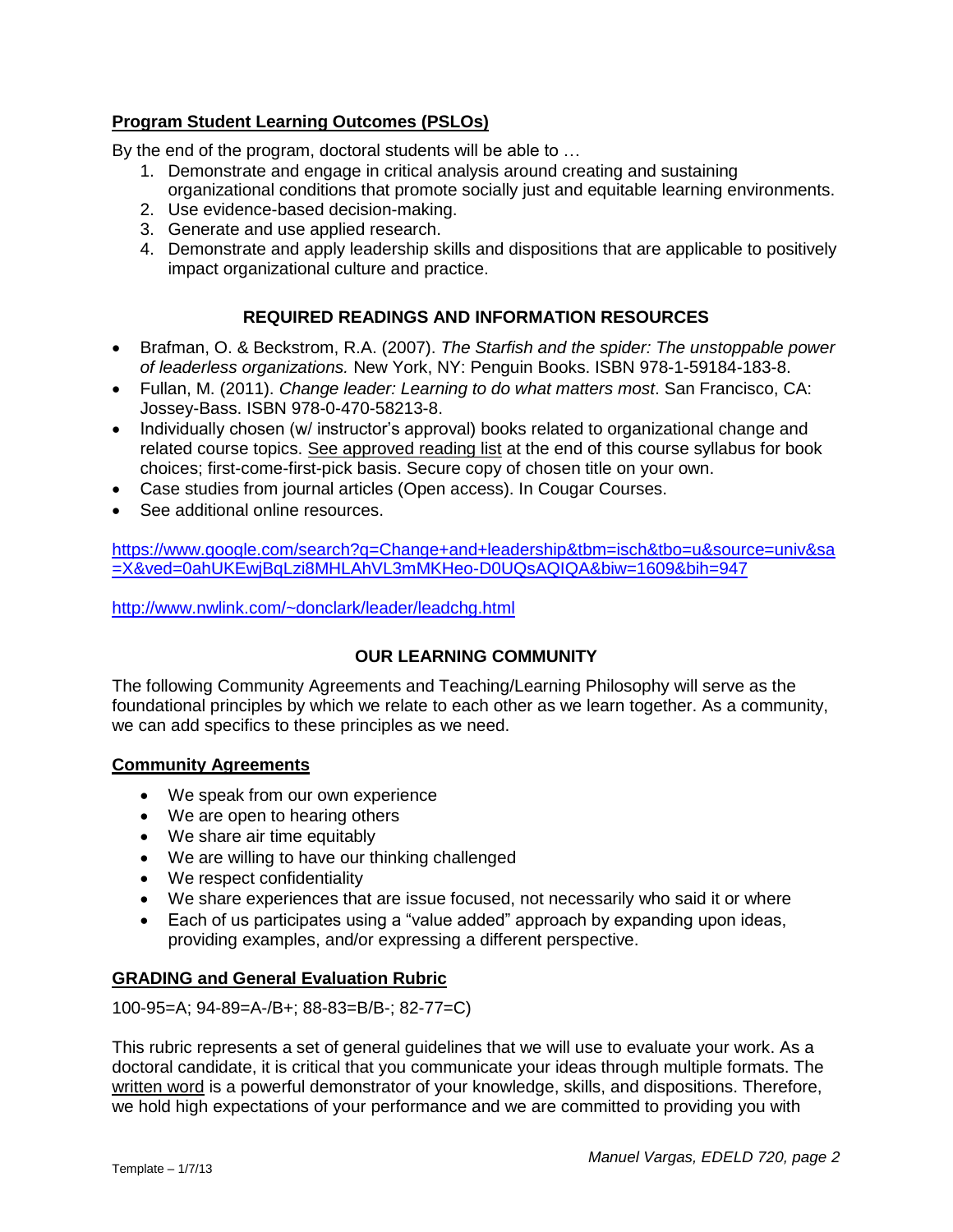useful and meaningful feedback that will support your learning and continued development as an educational leader.

| Does not meet standards                                                                             | <b>Approaching Standards</b>                                                                                                                              | <b>Meets Standards (A)</b>                                                                                                                                                             |
|-----------------------------------------------------------------------------------------------------|-----------------------------------------------------------------------------------------------------------------------------------------------------------|----------------------------------------------------------------------------------------------------------------------------------------------------------------------------------------|
| (B- or below)                                                                                       | $($ /B+/A- $)$                                                                                                                                            |                                                                                                                                                                                        |
| Includes some of the<br>required elements as<br>delineated in the<br>syllabus<br>Some components of | Includes required<br>$\bullet$<br>elements as delineated in<br>the syllabus<br>All components of the<br>$\bullet$<br>assignment are included<br>$\bullet$ | Includes required elements<br>$\bullet$<br>as delineated in the syllabus<br>All components of the<br>$\bullet$<br>assignment are included<br>Provides concrete details of<br>$\bullet$ |
| the assignment are<br>included<br>Provides a few                                                    | Provides concrete details<br>$\bullet$<br>of the information required<br>for the assignment                                                               | the information required for<br>the assignment and makes<br>clear connections to class                                                                                                 |
| concrete details of the<br>information required for<br>the assignment                               | Includes personal<br>$\bullet$<br>viewpoints                                                                                                              | discussions, readings and<br>activities                                                                                                                                                |
| Includes personal<br>$\bullet$<br>viewpoints                                                        | Good organization<br>$\bullet$<br>Has few, if any,<br>$\bullet$<br>mechanical errors                                                                      | Insightful commentary using<br>personal viewpoints<br>supported by current learning                                                                                                    |
| Organization hard to<br>follow                                                                      | including APA format<br>Holds interest $-$ is<br>$\bullet$                                                                                                | Presents clear and logical<br>organization of thoughts                                                                                                                                 |
| Many mechanical<br>errors, including APA<br>format                                                  | interesting to read<br>Some<br>$\bullet$<br>sentence/vocabulary                                                                                           | Has few, if any, mechanical<br>$\bullet$<br>errors, including APA format<br>Holds interest - is engaging                                                                               |
| Hard to read<br>Little<br>sentence/vocabulary<br>variety                                            | variety                                                                                                                                                   | and thought-provoking to the<br>audience<br>Uses a sophisticated scholar<br>$\bullet$<br>researcher vocabulary and                                                                     |
|                                                                                                     |                                                                                                                                                           | sentence structure                                                                                                                                                                     |

*Please note: You are expected to submit assignments on time. If you are unable to submit an assignment by the due date, it is your responsibility to contact the instructor before the deadline.*

We believe a doctoral student ...

- Completes all assignments on time and demonstrates the ability to summarize, analyze, and reflect at sophisticated and complex levels.
- Varies sources of information for assignments, demonstrating high degree of effort in pursuing varied perspectives around important educational issues.
- Completes all the reading assignments and develops thoughtful and thorough responses.
- Produces work that reveals a strong commitment to self-discovery and learning.
- Produces work at a highly professional level in terms of both writing and content.
- Develops a high quality presentation, demonstrating significant learning around a contemporary issue.
- Presents confidently and intelligently, demonstrating effective teaching skills.
- Completes assignments in and out of class with a focus on learning and exploration, pushing himself/herself to better understand the profession through quality work.
- Attends every class meeting and is fully engaged during class.
- Pushes himself/herself to new understandings by participating in discussions, sharing his/her opinions, and valuing others' perspectives.
- Contributes to the positive environment of the class by respecting all members.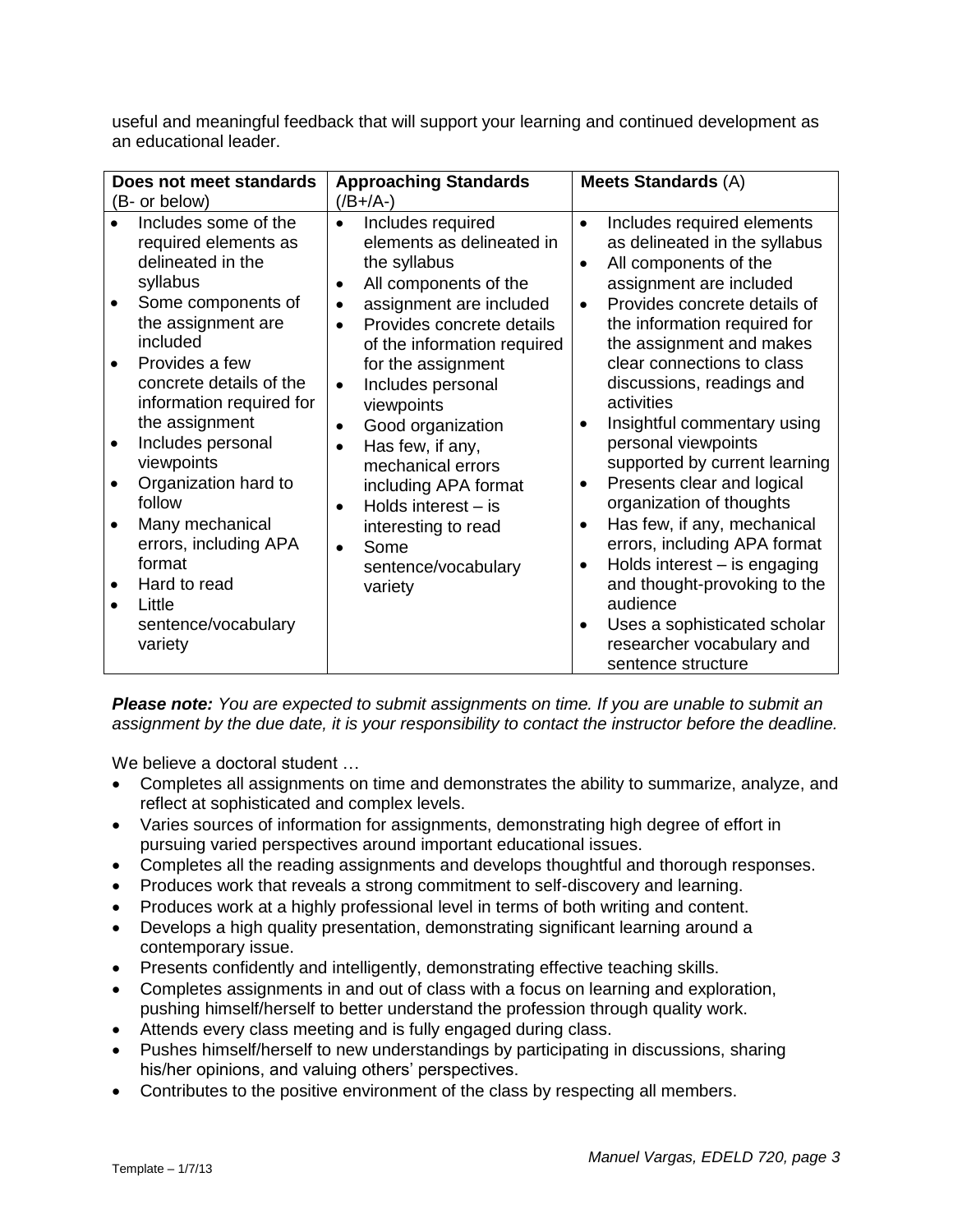#### **COURSE REQUIREMENTS**

*Note: The instructor for this course will always work in a timely way with students if a change to the course syllabus or materials is necessary.* 

**Assignments**: All assignments are due on the dates indicated on the course calendar. Assignments must be word-processed, double-spaced, and with standard margins. It is expected that all assignments will reflect graduate-level composition and exposition. Use of electronic spelling and grammar checking is encouraged.

#### 1. Participation (40%)

There is a significant portion of the course grade assigned to participation, which will include student and instructor input. The purpose here is to provide you with more autonomy and decision-making opportunities as a learner.

Your actual presence (including online) and quality participation benefit not only you, as a learner, but your fellow classmates. Thus, having completed pre-session readings and learning activities will assist you in moving discussions and analyses forward, extending other learners' contributions, and allowing more time for reflective thinking. The quality of this course rests on the quality of *your* preparation and participation. You are expected to attend every class, be prepared to contribute, and become an active participant.

The course instructor will utilize online discussion *forum* **posts**, **one-on-one meeting**, and **in-class activities** to evaluate participation (20%). As a learner, you will also be given the opportunity to play an active role in determining your participation grade. This means that you will decide what two Saturday (class) Summaries (20%) you will use as written evidence to demonstrate knowledge gained. Consequently, consider in-class presentations and exercises, reflections on knowledge gained and applications to real-life environments. *See more information on the Participation Rubric.*

2. Book Report (individual or dyad; refer to reading list for options) (30%)

See detailed rubric

3. Organizational Change Action Plan (individual or dyad) (30%)

See detailed rubric

#### *Due on, or before, the last date of classes and submitted online*.

#### **SUPPLEMENTARY READING LIST** for book report

- Arbinger Institute (The), (2016). *The outward mindset: Seeing beyond ourselves*. Oakland, CA: Berret-Koehler Publishers.
- Blanchard, K. et al. (2009). *Who killed change? Solving the mystery of leading people through change*. New York, NY: HarperCollins Publishers.
- Brafman, O. & Brafman, R. (2010). *Click: The forces behind how we fully engage with people, work, and everything we do*. New York, NY: Random House, Inc.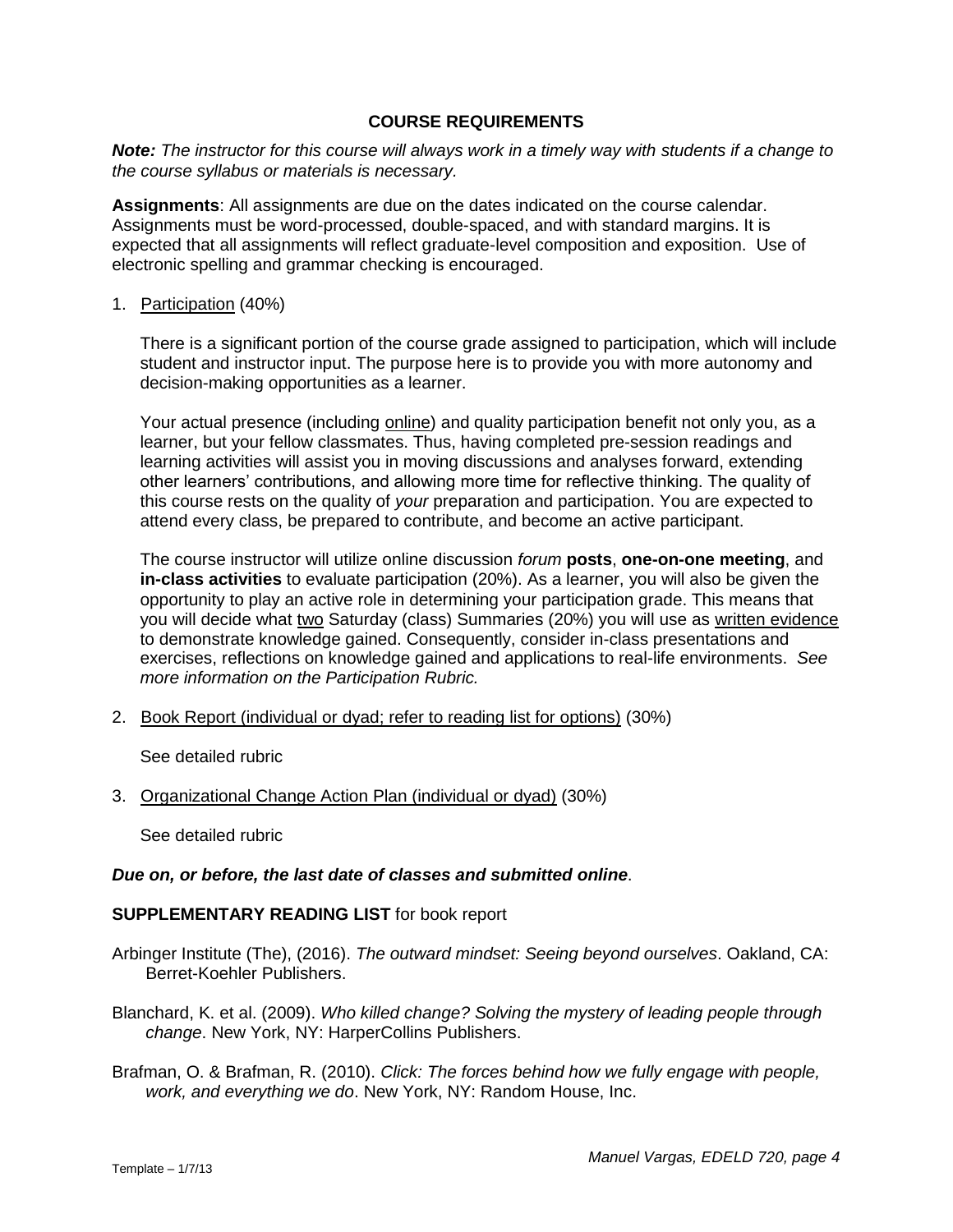- Brafman, O. & Brafman, R. (2008). *Sway: The irresistible pull of irrational behavior*. New York, NY: Random House, Inc.
- \*Connors, R. & Smith, T. (2011). *Change the culture, change the game: The breakthrough strategy for energizing your organization and creating accountability for results*. New York, NY: Penguin Group (USA) Inc.
- Fowler, S. (2014). *Why motivating people doesn't work … and what does: The new science of leading, energizing, and engaging*. Oakland, CA: Berret-Koehler Publishers.
- Fullan, M. (2008). *The six secrets of change: What the best leaders do to help their organizations survive and thrive*. San Francisco, CA: Jossey-Bass.
- Kaye, B. & Giulioni, J. (2012). *Help them grow or watch them go: Career conversations employees want*. Oakland, CA: Berret-Koehler Publishers.
- Kogon, K., Merril, A., & Rinne, L. (2015). *The 5choices: The path to extraordinary productivity*. New York, NY: Simon & Schuster.
- Marciano, P. (2010). *Carrots and sticks don't work: Building a culture of employee engagement with the principles of respect*. New York, NY: McGraw Hill.
- \*McChesney, C., Covey, S., & Huling, J. (2012). *The 4disciplines of execution*. New York, NY: Free Press, A Division of Simon & Schuster, Inc.
- \*McFarland & Goldsworthy, S. (2014). *Choosing change: How leaders and organizations drive results one person at a time*. New York, NY: McGraw Hill.
- Simmons, A. (2006). *The story factor: Inspiration, influence, and persuasion through the art of storytelling*. New York, NY: Basic Books, A Member of the Perseus Books Group.

*\*Book can be completed by two individuals and will be worth two book reports.*

*Note: If you would like to explore other titles on your own, feel free to do so. However, the title must be related to the main topic of organizational change and approved by the course instructor.*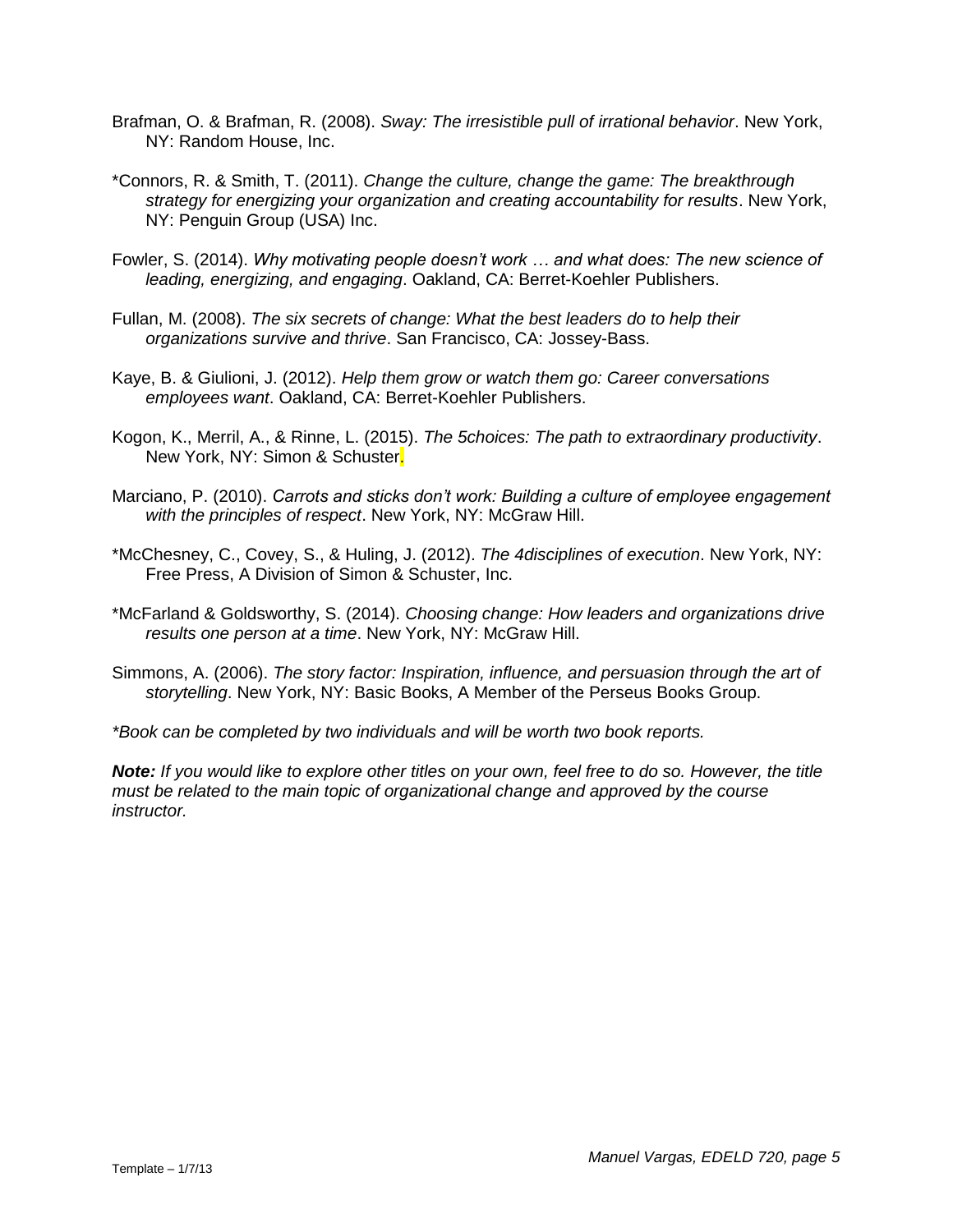#### **COURSE CALENDAR (SEPTEMBER 28-DECEMBER 8, 2017)**

#### **Important Notes**

- 1. This is a hybrid course, which will include online and f2f instructional modalities. Please follow the calendar below.
- 2. Although there is a week set aside for your **One-on-One** meeting with me, please know that this can take place as soon as possible or during the Oct. 19-26 time block. This can be a f2f meeting in my office or a conference call.
- 3. There will be opportunities to select how you want to be involved in these course assignments. For example, you will choose your title for the book report; you will select two f2f sessions to complete two summaries; and you will generate your own Change Initiative.
- 4. There will be four folders in Cougar Courses (under the heading COMPLETE) for you to submit your Saturday—class—Summaries.

| Session 1: Online<br>(Sept. 28-Oct. 5) | Review Pre-Class information to become acquainted with<br>$\bullet$<br>course materials and course assignments.<br>Select book title for your book report. These reports may start<br>$\bullet$<br>with sessions 2 & 3.<br>Secure reading materials: Change leader, Starfish and the<br>$\bullet$<br>spider, and title for your book report. You will also choose a<br>date for your book presentation once you have your title.<br>Begin Session 1<br>$\bullet$<br>Evidence of Participation: Posts and answers to peers' posts<br>$\bullet$<br>Posts: Submit at least one by Monday and respond to at<br>$\bullet$<br>least one peer post by Wednesday, or before. |
|----------------------------------------|----------------------------------------------------------------------------------------------------------------------------------------------------------------------------------------------------------------------------------------------------------------------------------------------------------------------------------------------------------------------------------------------------------------------------------------------------------------------------------------------------------------------------------------------------------------------------------------------------------------------------------------------------------------------|
| Session 2 & 3: <b>f2f</b><br>(Oct. 7)  | Agenda and learning materials will be available online<br>$\bullet$<br>Submit Evidence of Participation by 11:55 PM, Oct. 8, or<br>before.                                                                                                                                                                                                                                                                                                                                                                                                                                                                                                                           |
| Session 4: Online<br>(Oct. 12-19)      | Begin Session 4<br>$\bullet$<br>Evidence of Participation: Posts and answers to peers' posts<br>Posts: Submit at least one by Monday and respond to at<br>$\bullet$<br>least one peer post by Wednesday, or before.                                                                                                                                                                                                                                                                                                                                                                                                                                                  |
| Session 5: One-on-One<br>(Oct. 19-26)  | The one-on-one session can take place at any time during<br>$\bullet$<br>the first half of the quarter. It can be a meeting in my office or<br>a conference call.<br>Prepare a Progress Report including book report,<br>$\bullet$<br>organizational change action plan, participation in class, and<br>potential challenges.                                                                                                                                                                                                                                                                                                                                        |
| Session 6 & 7: f2f<br>(Nov. 4)         | Agenda and learning materials will be available online<br>Submit Evidence of Participation by 11:55 PM, Nov. 5, or<br>before.<br>Submit Book Report, if you selected this date for your                                                                                                                                                                                                                                                                                                                                                                                                                                                                              |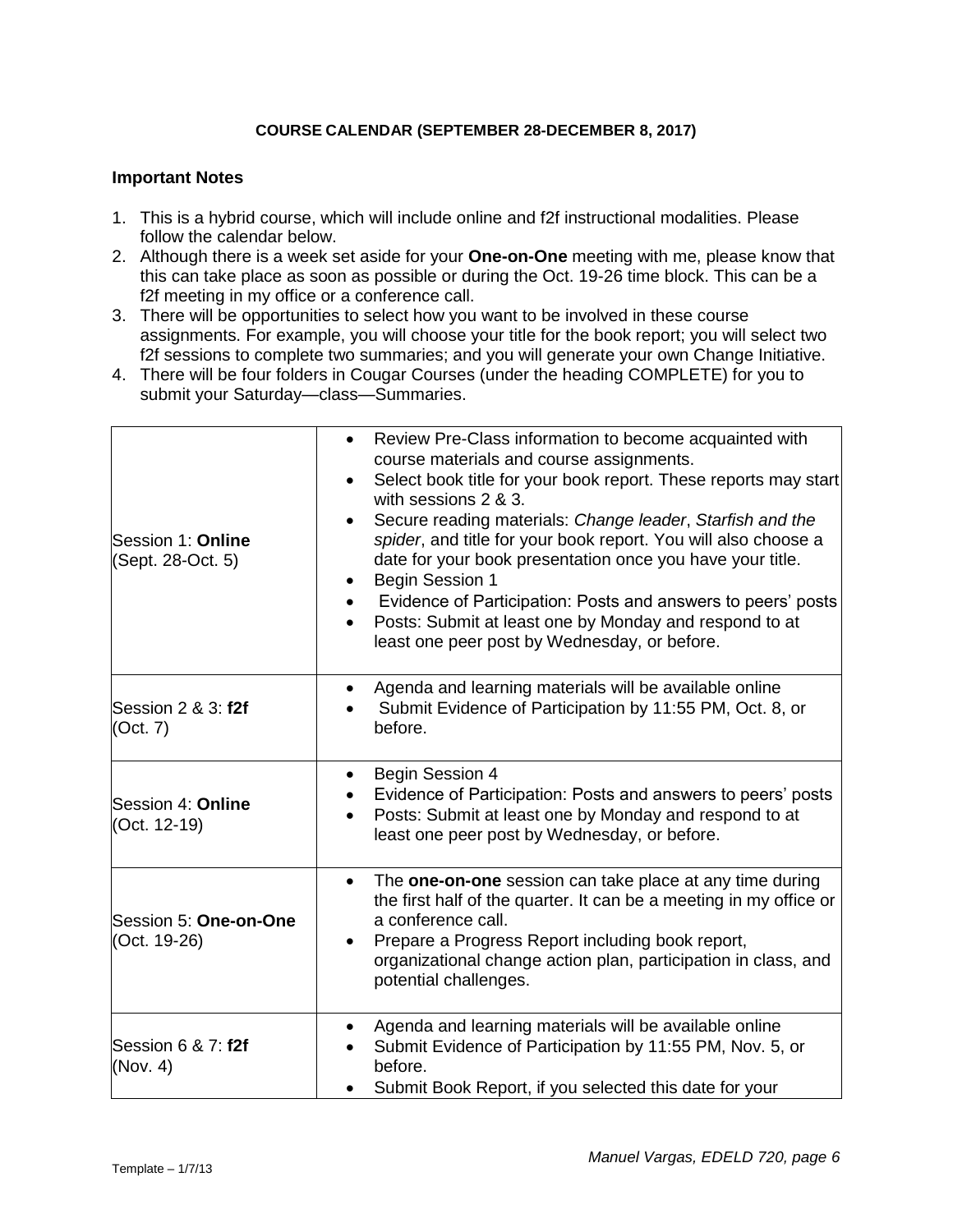|                                                      | presentation, by 11:55 PM, Nov. 5, or before.                                                                                                                                                                                                                                                                                        |
|------------------------------------------------------|--------------------------------------------------------------------------------------------------------------------------------------------------------------------------------------------------------------------------------------------------------------------------------------------------------------------------------------|
| Session 8 & 9: f2f<br>(Dec. 2)                       | Agenda and learning materials will be available online<br>٠<br>Book reports will be completed by this date.<br>$\bullet$<br>Submit Evidence of Participation by 11:55 PM, Dec. 3, or<br>$\bullet$<br>before.<br>Submit Book Report, if you selected this date for your<br>$\bullet$<br>presentation, by 11:55 PM, Dec. 3, or before. |
| Session 10: f2f<br>(Dec. 5/7: Tue or Th; 6-<br>8:50) | Presentations of Organizational Change Action Plans will be<br>$\bullet$<br>the culminating learning product.<br>Submit Evidence of Participation by 11:55 PM, Dec. 8, or<br>$\bullet$<br>before<br>Submit Organizational Change Action Plan by 11:55 PM,<br>$\bullet$<br>Dec. 8, or before.                                         |

# **GENERAL CONSIDERATIONS**

### **Joint Doctoral Program Attendance Policy**

Students *must* participate in 80% of the course sessions to receive an A for this course. Additional absences may further impact the course grade. If the absence is predictable (e.g. professional obligation) the student should inform the instructor ahead of time. If the absence is unanticipated, the student should initiate contact with the instructor as soon as possible. Notification of an absence does not constitute an excuse.

### **CSUSM Academic Honesty Policy**

Students will be expected to adhere to standards of academic honesty and integrity, as outlined in the Student Academic Honesty Policy. All assignments must be original work, clear and errorfree. All ideas/material that are borrowed from other sources must have appropriate references to the original sources. Any quoted material should give credit to the source and be punctuated accordingly.

Academic Honesty and Integrity: Students are responsible for honest completion and representation of their work. Your course catalog details the ethical standards and penalties for infractions. There will be zero tolerance for infractions. If you believe there has been an infraction by someone in the class, please bring it to the instructor's attention. The instructor reserves the right to discipline any student for academic dishonesty, in accordance with the general rules and regulations of the university. Disciplinary action may include the lowering of grades and/or the assignment of a failing grade for an exam, assignment, or the class as a whole.

Incidents of Academic Dishonesty will be reported to the Dean of Students. Sanctions at the University level may include suspension or expulsion from the University.

Refer to the full Academic Honesty Policy at: [http://www.csusm.edu/policies/active/documents/Academic\\_Honesty\\_Policy.html](http://www.csusm.edu/policies/active/documents/Academic_Honesty_Policy.html)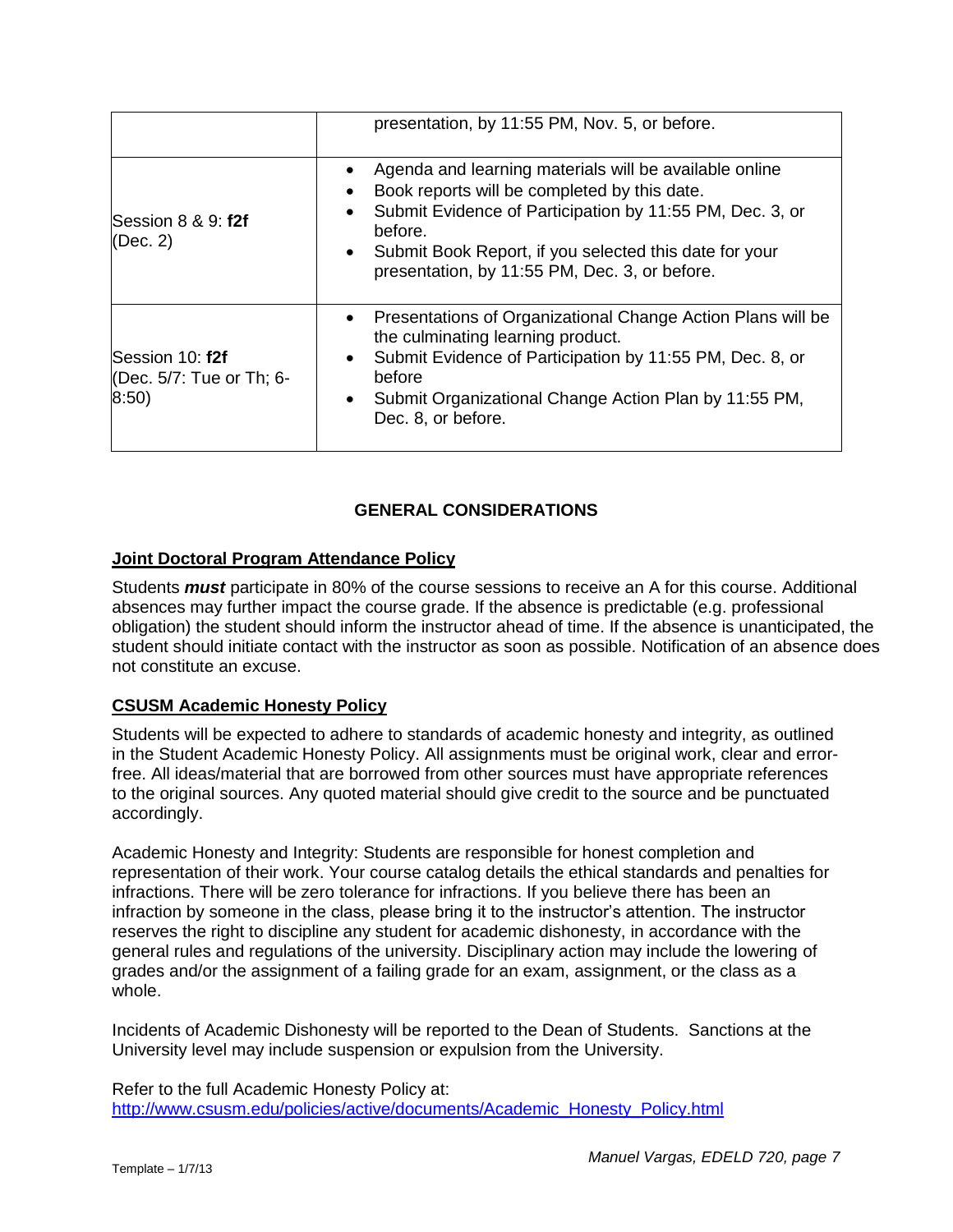### **Plagiarism**

As an educator, it is expected that each candidate (course participant) will do his/her own work, and contribute equally to group projects and processes. Plagiarism or cheating is unacceptable under any circumstances. If you are in doubt about whether your work is paraphrased or plagiarized see the Plagiarism Prevention for Students website

[http://library.csusm.edu/plagiarism/index.html.](http://library.csusm.edu/plagiarism/index.html) If there are questions about academic honesty, please consult the University catalog.

### **CSUSM Students with Disabilities Requiring Reasonable Accommodations**

Students with disabilities who require reasonable accommodations must be approved for services by providing appropriate and recent documentation to the Office of Disabled Student Services (DSS). This office is located in Craven Hall 4300, and can be contacted by phone at (760) 750-4905, or TTY (760) 750-4909. Students authorized by DSS to receive reasonable accommodations should meet with their instructor during office hours or, in order to ensure confidentiality, in a more private setting.